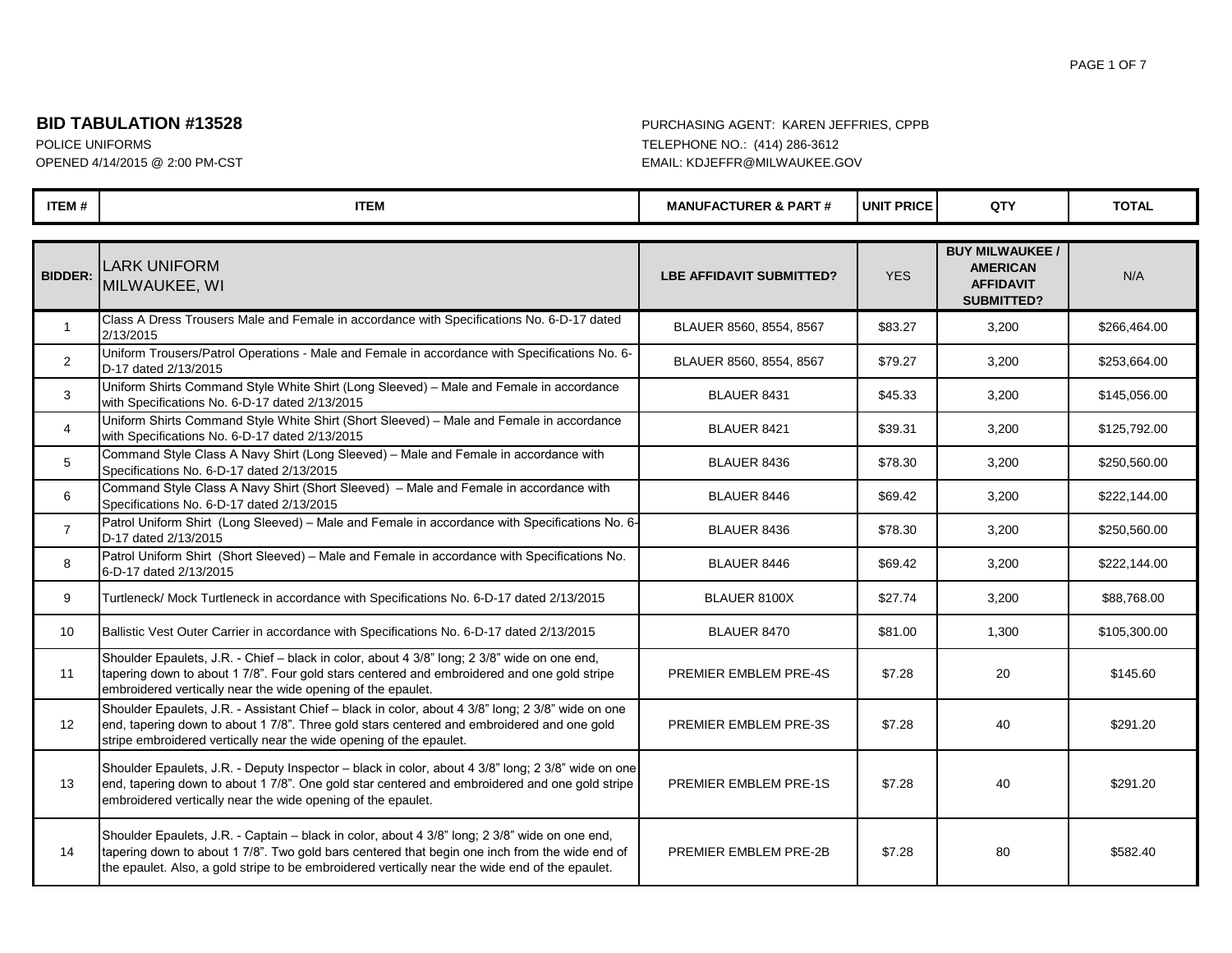#### PAGE 2 OF 7

## **BID TABULATION #13528** PURCHASING AGENT: KAREN JEFFRIES, CPPB

| ITEM# | <b>ITEM</b>                                                                                                                                                                                                                                                                                                                                                                                               | <b>MANUFACTURER &amp; PART#</b> | <b>UNIT PRICE</b> | QTY   | <b>TOTAL</b> |
|-------|-----------------------------------------------------------------------------------------------------------------------------------------------------------------------------------------------------------------------------------------------------------------------------------------------------------------------------------------------------------------------------------------------------------|---------------------------------|-------------------|-------|--------------|
| 15    | Shoulder Epaulets, J.R. - Lieutenants - black in color, about 4 3/8" long; 2 3/8" wide on one end,<br>tapering down to about 1 7/8". One gold bar centered that begins one inch from the wide end of<br>the epaulet. Also, a gold stripe to be embroidered vertically near the wide opening of the epaulet.                                                                                               | PREMIER EMBLEM PRE-1B           | \$7.28            | 200   | \$1,456.00   |
| 16    | Shoulder Epaulets, J.R. - Sergeants - black in color, about 4 3/8" long; 2 3/8" wide on one end,<br>tapering down to about 1 7/8". Silver colored chevrons embroidered near the wide end of the<br>epaulet. Also, a silver stripe to be embroidered vertically near the wide opening of the epaulet.                                                                                                      | PREMIER EMBLEM PRE-SGT          | \$7.28            | 600   | \$4,368.00   |
| 17    | Rank Insignia Lieutenant - one gold plated metal bar, large premier emblem, corrugated finish,<br>for each shoulder of the dress blouse.                                                                                                                                                                                                                                                                  | PREMIER EMBLEM P1200            | \$4.80            | 200   | \$960.00     |
| 18    | Rank Insignia Captain - one gold plated double metal bar, large premier emblem, corrugated<br>finish, for each shoulder of the dress blouse.                                                                                                                                                                                                                                                              | PREMIER EMBLEM P1202            | \$4.80            | 80    | \$384.00     |
| 19    | Rank Insignia Deputy Inspector - one single gold plated large five pointed metal star, corrugated<br>finish, for each shoulder of the dress blouse.                                                                                                                                                                                                                                                       | PREMIER EMBLEM P2100            | \$5.15            | 40    | \$206.00     |
| 20    | Rank Insignia Inspector - one gold plated piece containing two (2) five pointed metal stars,<br>corrugated finish, for each shoulder of the dress blouse.                                                                                                                                                                                                                                                 | PREMIER EMBLEM P2102            | \$6.65            | 40    | \$266.00     |
| 21    | Rank Insignia Assistant Chief - one gold plated piece containing three (3) five pointed metal<br>stars, corrugated finish, for each shoulder of the dress blouse.                                                                                                                                                                                                                                         | PREMIER EMBLEM P2104            | \$8.75            | 40    | \$350.00     |
| 22    | Rank Insignia Chief - one gold plated piece containing four (4) five pointed metal stars,<br>corrugated finish, for each shoulder of the dress blouse.                                                                                                                                                                                                                                                    | PREMIER EMBLEM P2106            | \$10.25           | 20    | \$205.00     |
| 23    | Rank Insignia Lieutenant - one gold colored bar embroidered on a 1 1/2" x 1 1/2" patch that<br>matches the color of the navy uniform shirt, to be sewn on each shoulder of the uniform shirt<br>epaulet.                                                                                                                                                                                                  | PREMIER EMBLEM PE1002           | \$1.85            | 1,000 | \$1,850.00   |
| 24    | Rank Insignia Captain – one gold colored double bar embroidered on a 1 $\frac{1}{2}$ " x 1 $\frac{1}{2}$ " patch that<br>matches the color of the navy uniform shirt, to be sewn on each shoulder of the uniform shirt<br>epaulet.                                                                                                                                                                        | PREMIER EMBLEM PE1028           | \$1.85            | 400   | \$740.00     |
| 25    | Rank Insignia Deputy Inspector - one gold colored star embroidered on a 1 1/2" x 1 1/2" patch that<br>matches the color of the navy uniform shirt, to be sewn on each shoulder of the uniform shirt<br>epaulet.                                                                                                                                                                                           | PREMIER EMBLEM PE1090           | \$1.85            | 100   | \$185.00     |
| 26    | Rank Insignia Inspector - two gold colored stars embroidered on a patch that matches the color<br>of the navy uniform shirt, to be sewn on each shoulder of the uniform shirt epaulet OR one gold<br>colored star embroidered on a 1 $\frac{1}{2}$ " x 1 $\frac{1}{2}$ " patch (x2) that matches the color of the navy uniform<br>shirt, to be sewn on each shoulder of the uniform shirt epaulet.        | PREMIER EMBLEM PE1090 X 2       | \$3.70            | 100   | \$370.00     |
| 27    | Rank Insignia Assistant Chief - three gold colored stars embroidered on a patch that matches<br>the color of the navy uniform shirt, to be sewn on each shoulder of the uniform shirt epaulet OR<br>one gold colored star embroidered on a 1 $\frac{1}{2}$ " x 1 $\frac{1}{2}$ " patch (x3) that matches the color of the<br>navy uniform shirt, to be sewn on each shoulder of the uniform shirt epaulet | PREMIER EMBLEM PE1090 X 3       | \$5.55            | 150   | \$832.50     |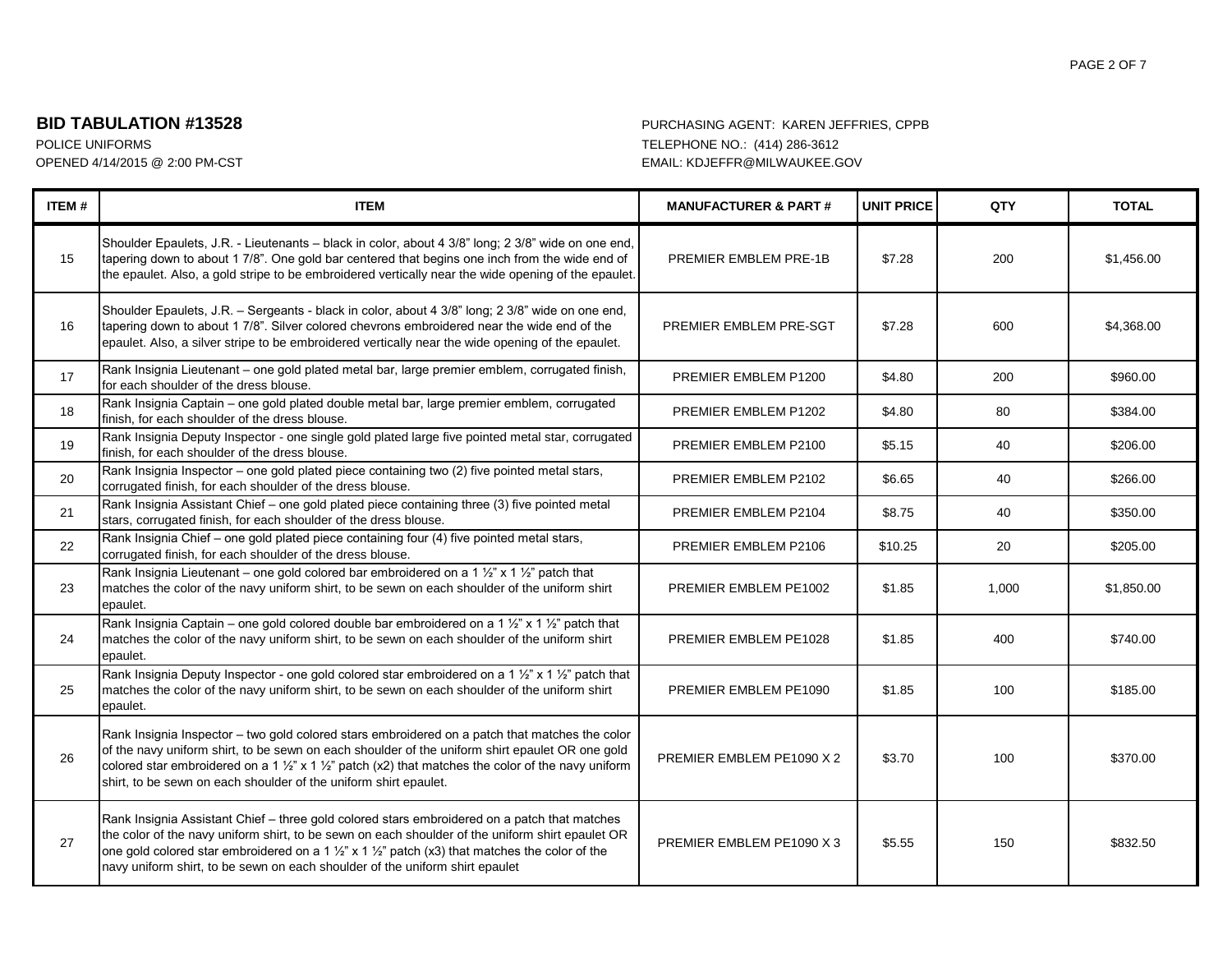#### PAGE 3 OF 7

## **BID TABULATION #13528** PURCHASING AGENT: KAREN JEFFRIES, CPPB

| ITEM# | <b>ITEM</b>                                                                                                                                                                                                                                                                                                                                                                                     | <b>MANUFACTURER &amp; PART#</b> | <b>UNIT PRICE</b> | QTY                | <b>TOTAL</b>   |
|-------|-------------------------------------------------------------------------------------------------------------------------------------------------------------------------------------------------------------------------------------------------------------------------------------------------------------------------------------------------------------------------------------------------|---------------------------------|-------------------|--------------------|----------------|
| 28    | Rank Insignia Chief – four gold colored stars embroidered on a patch that matches the color of<br>the navy uniform shirt, to be sewn on each shoulder of the uniform shirt epaulet OR one gold<br>colored star embroidered on a 1 $\frac{1}{2}$ " x 1 $\frac{1}{2}$ " patch (x4) that matches the color of the navy uniform<br>shirt, to be sewn on each shoulder of the uniform shirt epaulet. | PREMIER EMBLEM PE1090 X4        | \$7.40            | 80                 | \$592.00       |
| 29    | Chevron Rank Information: Three royal blue chevrons piped in white thread and black. Measures<br>about $3\frac{1}{4}$ " wide by about 4" long.                                                                                                                                                                                                                                                  | PREMIER EMBLEM PRE-522          | \$2.50            | 1,200              | \$3,000.00     |
| 30    | Alterations: Attach Stripes to uniform dress trousers upon promotion or with subsequent uniform<br>purchases                                                                                                                                                                                                                                                                                    |                                 | \$0.00            |                    | \$0.00         |
| 31    | Alterations: Chevrons attached to uniform shirt and uniform coats upon promotion or with<br>subsequent uniform purchases.                                                                                                                                                                                                                                                                       |                                 | \$0.00            |                    | \$0.00         |
| 32    | Alterations: Attach Milwaukee Police Department Patches to uniform shirts and coats                                                                                                                                                                                                                                                                                                             |                                 | \$0.50            |                    | \$0.50         |
| 33    | Alterations: Attach Patches for Specialized Units to uniform shirts and coats (e.g., TEU/K9)                                                                                                                                                                                                                                                                                                    |                                 | \$0.00            |                    | \$0.00         |
| 34    | Alterations: Attach Cloth Rank Insignia on shoulder epaulets for ranks of lieutenant, captain,<br>deputy inspector, inspector, assistant chief and chief                                                                                                                                                                                                                                        |                                 | \$0.00            |                    | \$0.00         |
| 35    | Alterations: Attach Name Tapes to uniform shirt and coats                                                                                                                                                                                                                                                                                                                                       |                                 | \$0.00            |                    | \$0.00         |
| 36    | Alterations: Attach Longevity Stripes to long sleeved uniform shirt                                                                                                                                                                                                                                                                                                                             |                                 | \$0.00            |                    | \$0.00         |
| 37    | Alterations: Hem uniform pants                                                                                                                                                                                                                                                                                                                                                                  |                                 | \$0.00            |                    | \$0.00         |
|       |                                                                                                                                                                                                                                                                                                                                                                                                 |                                 |                   | <b>GRAND TOTAL</b> | \$1,947,527.40 |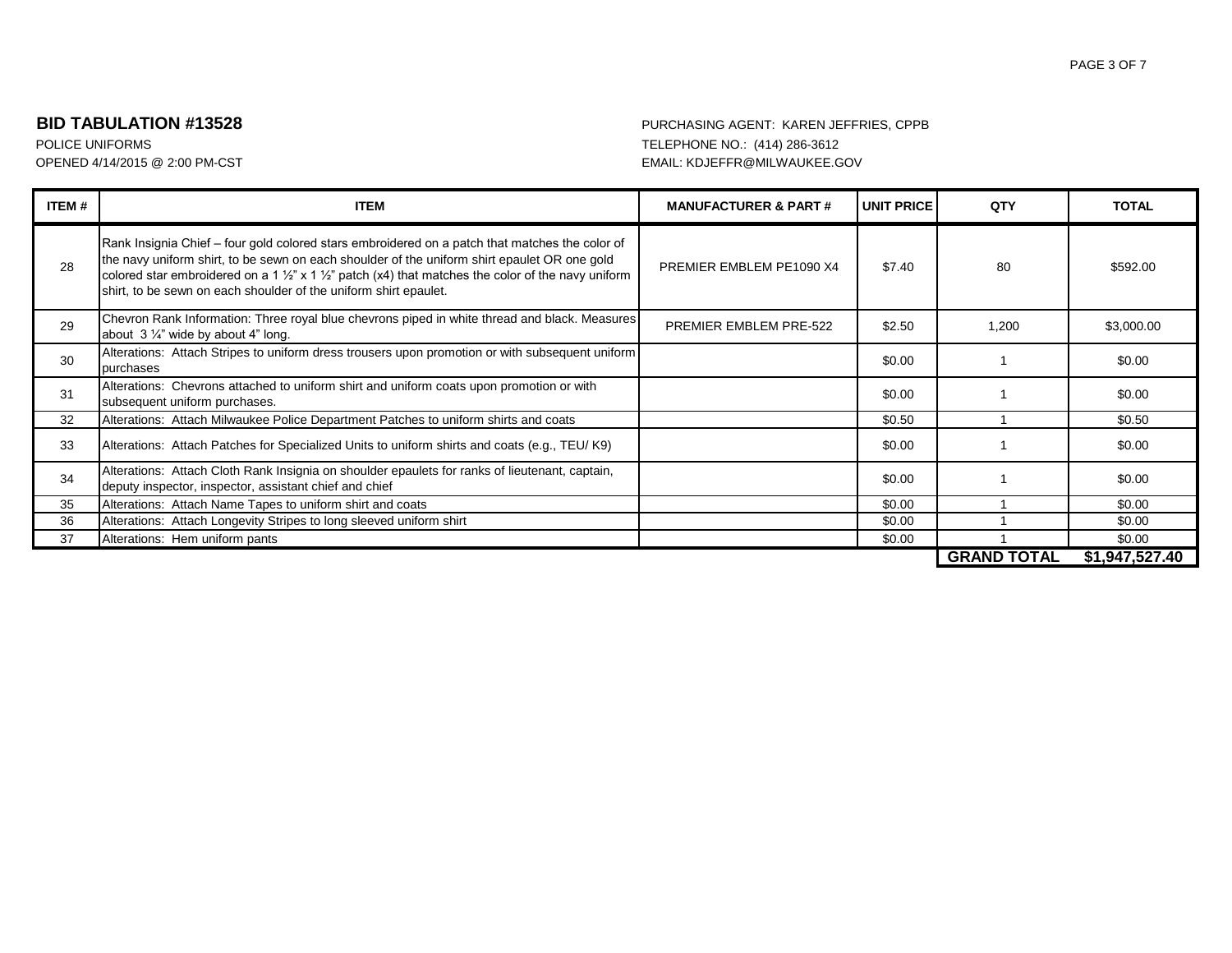## **BID TABULATION #13528** PURCHASING AGENT: KAREN JEFFRIES, CPPB

| <b>ITEM#</b>   | <b>ITEM</b>                                                                                                                                                                                                                                                            | <b>MANUFACTURER &amp; PART#</b>                                                   | <b>UNIT PRICE</b> | QTY                                                                                | <b>TOTAL</b> |  |
|----------------|------------------------------------------------------------------------------------------------------------------------------------------------------------------------------------------------------------------------------------------------------------------------|-----------------------------------------------------------------------------------|-------------------|------------------------------------------------------------------------------------|--------------|--|
|                |                                                                                                                                                                                                                                                                        |                                                                                   |                   |                                                                                    |              |  |
| <b>BIDDER:</b> | <b>LARK UNIFORM</b><br>MILWAUKEE, WI<br>(BID #2)                                                                                                                                                                                                                       | <b>LBE AFFIDAVIT SUBMITTED?</b>                                                   | <b>YES</b>        | <b>BUY MILWAUKEE /</b><br><b>AMERICAN</b><br><b>AFFIDAVIT</b><br><b>SUBMITTED?</b> | N/A          |  |
| $\mathbf{1}$   | Class A Dress Trousers Male and Female in accordance with Specifications No. 6-D-17 dated<br>2/13/2015                                                                                                                                                                 | #8554-1 12 OZ. POLY/WOOL PANT<br>WITH HIDDEN CARGO POCKETS<br><b>WITH ZIPPERS</b> | \$96.33           | 3,200                                                                              | \$308,256.00 |  |
| 2              | Uniform Trousers/Patrol Operations - Male and Female in accordance with Specifications No. 6-<br>D-17 dated 2/13/2015                                                                                                                                                  | #8554-1 12 OZ. POLY/WOOL PANT<br>WITH HIDDEN CARGO POCKETS<br><b>WITH ZIPPERS</b> | \$92.33           | 3,200                                                                              | \$295,456.00 |  |
| 3              | Uniform Shirts Command Style White Shirt (Long Sleeved) - Male and Female in accordance<br>with Specifications No. 6-D-17 dated 2/13/2015                                                                                                                              | BLAUER 8431                                                                       | \$45.33           | 3,200                                                                              | \$145,056.00 |  |
| $\overline{4}$ | Uniform Shirts Command Style White Shirt (Short Sleeved) - Male and Female in accordance<br>with Specifications No. 6-D-17 dated 2/13/2015                                                                                                                             | BLAUER 8421                                                                       | \$39.31           | 3,200                                                                              | \$125,792.00 |  |
| 5              | Command Style Class A Navy Shirt (Long Sleeved) - Male and Female in accordance with<br>Specifications No. 6-D-17 dated 2/13/2015                                                                                                                                      | BLAUER 8436                                                                       | \$78.30           | 3,200                                                                              | \$250,560.00 |  |
| 6              | Command Style Class A Navy Shirt (Short Sleeved) - Male and Female in accordance with<br>Specifications No. 6-D-17 dated 2/13/2015                                                                                                                                     | BLAUER 8446                                                                       | \$69.42           | 3,200                                                                              | \$222,144.00 |  |
| $\overline{7}$ | Patrol Uniform Shirt (Long Sleeved) - Male and Female in accordance with Specifications No. 6-<br>D-17 dated 2/13/2015                                                                                                                                                 | BLAUER 8436                                                                       | \$78.30           | 3,200                                                                              | \$250,560.00 |  |
| 8              | Patrol Uniform Shirt (Short Sleeved) - Male and Female in accordance with Specifications No.<br>6-D-17 dated 2/13/2015                                                                                                                                                 | BLAUER 8446                                                                       | \$69.42           | 3,200                                                                              | \$222,144.00 |  |
| 9              | Turtleneck/ Mock Turtleneck in accordance with Specifications No. 6-D-17 dated 2/13/2015                                                                                                                                                                               | BLAUER 8100X                                                                      | \$27.74           | 3,200                                                                              | \$88,768.00  |  |
| 10             | Ballistic Vest Outer Carrier in accordance with Specifications No. 6-D-17 dated 2/13/2015                                                                                                                                                                              | BLAUER 8470                                                                       | \$81.00           | 1,300                                                                              | \$105,300.00 |  |
| 11             | Shoulder Epaulets, J.R. - Chief - black in color, about 4 3/8" long; 2 3/8" wide on one end,<br>tapering down to about 1 7/8". Four gold stars centered and embroidered and one gold stripe<br>embroidered vertically near the wide opening of the epaulet.            | PREMIER EMBLEM PRE-4S                                                             | \$7.28            | 20                                                                                 | \$145.60     |  |
| 12             | Shoulder Epaulets, J.R. - Assistant Chief - black in color, about 4 3/8" long; 2 3/8" wide on one<br>end, tapering down to about 1 7/8". Three gold stars centered and embroidered and one gold<br>stripe embroidered vertically near the wide opening of the epaulet. | PREMIER EMBLEM PRE-3S                                                             | \$7.28            | 40                                                                                 | \$291.20     |  |
| 13             | Shoulder Epaulets, J.R. - Deputy Inspector - black in color, about 4 3/8" long; 2 3/8" wide on one<br>end, tapering down to about 1 7/8". One gold star centered and embroidered and one gold stripe<br>embroidered vertically near the wide opening of the epaulet.   | PREMIER EMBLEM PRE-1S                                                             | \$7.28            | 40                                                                                 | \$291.20     |  |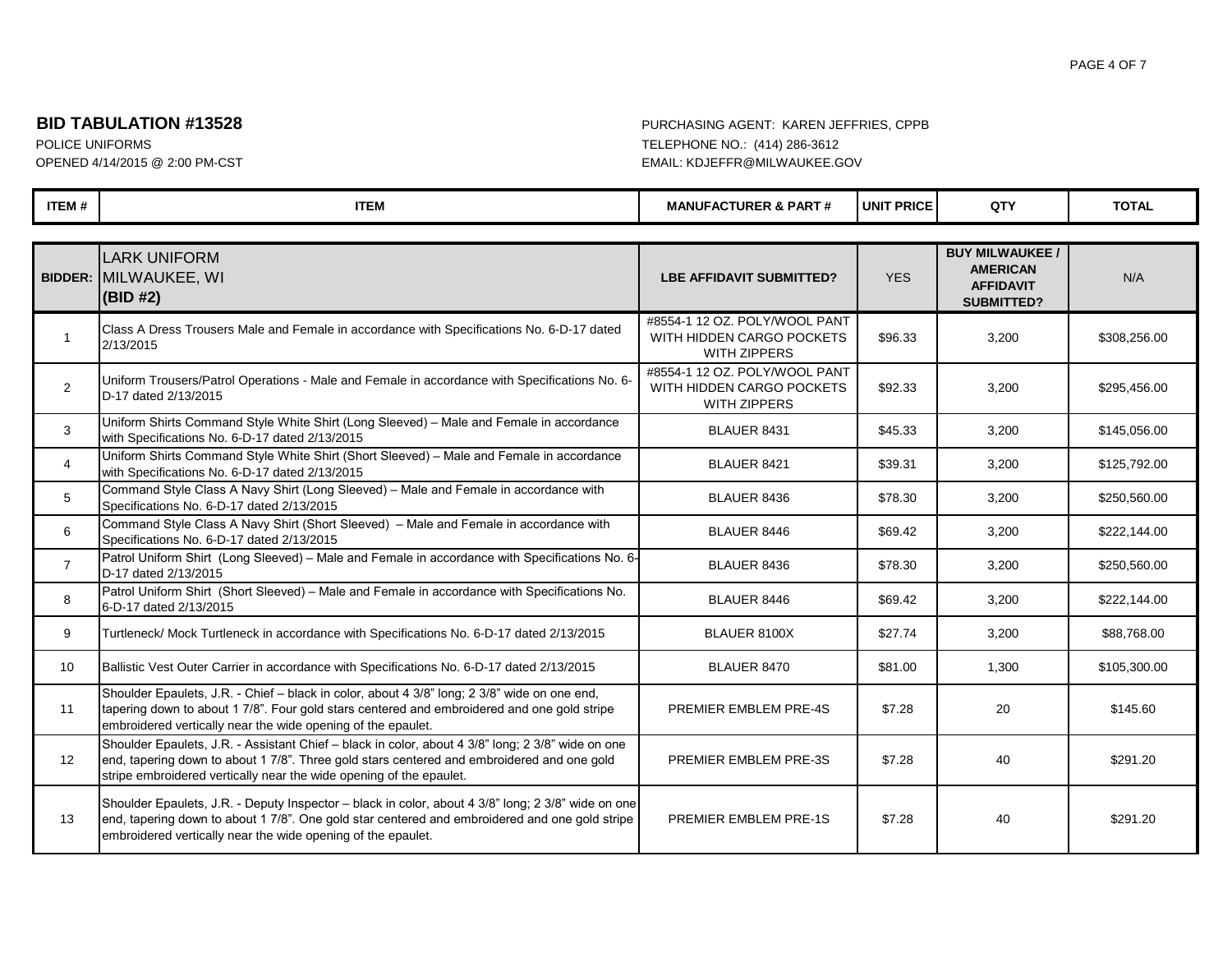#### PAGE 5 OF 7

## **BID TABULATION #13528** PURCHASING AGENT: KAREN JEFFRIES, CPPB

| ITEM# | <b>ITEM</b>                                                                                                                                                                                                                                                                                                                                                                                        | <b>MANUFACTURER &amp; PART#</b> | <b>UNIT PRICE</b> | QTY   | <b>TOTAL</b> |
|-------|----------------------------------------------------------------------------------------------------------------------------------------------------------------------------------------------------------------------------------------------------------------------------------------------------------------------------------------------------------------------------------------------------|---------------------------------|-------------------|-------|--------------|
| 14    | Shoulder Epaulets, J.R. - Captain - black in color, about 4 3/8" long; 2 3/8" wide on one end,<br>tapering down to about 1 7/8". Two gold bars centered that begin one inch from the wide end of<br>the epaulet. Also, a gold stripe to be embroidered vertically near the wide end of the epaulet.                                                                                                | PREMIER EMBLEM PRE-2B           | \$7.28            | 80    | \$582.40     |
| 15    | Shoulder Epaulets, J.R. - Lieutenants - black in color, about 4 3/8" long; 2 3/8" wide on one end,<br>tapering down to about 1 7/8". One gold bar centered that begins one inch from the wide end of<br>the epaulet. Also, a gold stripe to be embroidered vertically near the wide opening of the epaulet.                                                                                        | PREMIER EMBLEM PRE-1B           | \$7.28            | 200   | \$1,456.00   |
| 16    | Shoulder Epaulets, J.R. - Sergeants - black in color, about 4 3/8" long; 2 3/8" wide on one end,<br>tapering down to about 1 7/8". Silver colored chevrons embroidered near the wide end of the<br>epaulet. Also, a silver stripe to be embroidered vertically near the wide opening of the epaulet.                                                                                               | PREMIER EMBLEM PRE-SGT          | \$7.28            | 600   | \$4,368.00   |
| 17    | Rank Insignia Lieutenant - one gold plated metal bar, large premier emblem, corrugated finish,<br>for each shoulder of the dress blouse.                                                                                                                                                                                                                                                           | PREMIER EMBLEM P1200            | \$4.80            | 200   | \$960.00     |
| 18    | Rank Insignia Captain - one gold plated double metal bar, large premier emblem, corrugated<br>finish, for each shoulder of the dress blouse.                                                                                                                                                                                                                                                       | PREMIER EMBLEM P1202            | \$4.80            | 80    | \$384.00     |
| 19    | Rank Insignia Deputy Inspector - one single gold plated large five pointed metal star, corrugated<br>finish, for each shoulder of the dress blouse.                                                                                                                                                                                                                                                | PREMIER EMBLEM P2100            | \$5.15            | 40    | \$206.00     |
| 20    | Rank Insignia Inspector - one gold plated piece containing two (2) five pointed metal stars,<br>corrugated finish, for each shoulder of the dress blouse.                                                                                                                                                                                                                                          | PREMIER EMBLEM P2102            | \$6.65            | 40    | \$266.00     |
| 21    | Rank Insignia Assistant Chief - one gold plated piece containing three (3) five pointed metal<br>stars, corrugated finish, for each shoulder of the dress blouse.                                                                                                                                                                                                                                  | PREMIER EMBLEM P2104            | \$8.75            | 40    | \$350.00     |
| 22    | Rank Insignia Chief - one gold plated piece containing four (4) five pointed metal stars,<br>corrugated finish, for each shoulder of the dress blouse.                                                                                                                                                                                                                                             | PREMIER EMBLEM P2106            | \$10.25           | 20    | \$205.00     |
| 23    | Rank Insignia Lieutenant – one gold colored bar embroidered on a 1 $\frac{1}{2}$ " x 1 $\frac{1}{2}$ " patch that<br>matches the color of the navy uniform shirt, to be sewn on each shoulder of the uniform shirt<br>epaulet.                                                                                                                                                                     | PREMIER EMBLEM PE1002           | \$1.85            | 1,000 | \$1,850.00   |
| 24    | Rank Insignia Captain – one gold colored double bar embroidered on a 1 1/2" x 1 1/2" patch that<br>matches the color of the navy uniform shirt, to be sewn on each shoulder of the uniform shirt<br>epaulet.                                                                                                                                                                                       | PREMIER EMBLEM PE1028           | \$1.85            | 400   | \$740.00     |
| 25    | Rank Insignia Deputy Inspector - one gold colored star embroidered on a 1 1/2" x 1 1/2" patch that<br>matches the color of the navy uniform shirt, to be sewn on each shoulder of the uniform shirt<br>epaulet.                                                                                                                                                                                    | PREMIER EMBLEM PE1090           | \$1.85            | 100   | \$185.00     |
| 26    | Rank Insignia Inspector - two gold colored stars embroidered on a patch that matches the color<br>of the navy uniform shirt, to be sewn on each shoulder of the uniform shirt epaulet OR one gold<br>colored star embroidered on a 1 $\frac{1}{2}$ " x 1 $\frac{1}{2}$ " patch (x2) that matches the color of the navy uniform<br>shirt, to be sewn on each shoulder of the uniform shirt epaulet. | PREMIER EMBLEM PE1090 X 2       | \$3.70            | 100   | \$370.00     |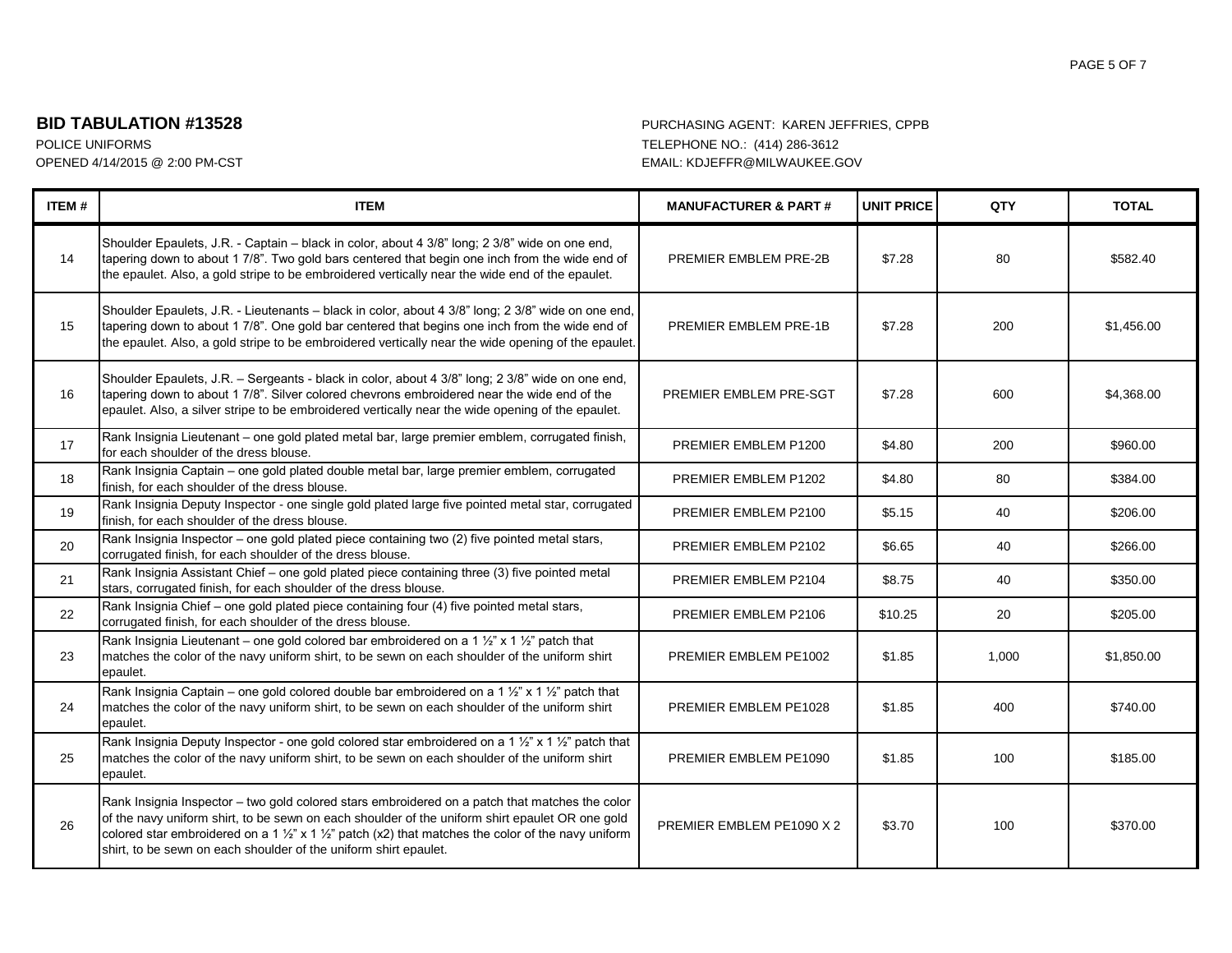#### PAGE 6 OF 7

## **BID TABULATION #13528** PURCHASING AGENT: KAREN JEFFRIES, CPPB

| <b>ITEM#</b> | <b>ITEM</b>                                                                                                                                                                                                                                                                                                                                                                                               | <b>MANUFACTURER &amp; PART#</b> | <b>UNIT PRICE</b> | QTY                | <b>TOTAL</b>   |
|--------------|-----------------------------------------------------------------------------------------------------------------------------------------------------------------------------------------------------------------------------------------------------------------------------------------------------------------------------------------------------------------------------------------------------------|---------------------------------|-------------------|--------------------|----------------|
| 27           | Rank Insignia Assistant Chief – three gold colored stars embroidered on a patch that matches<br>the color of the navy uniform shirt, to be sewn on each shoulder of the uniform shirt epaulet OR<br>one gold colored star embroidered on a 1 $\frac{1}{2}$ " x 1 $\frac{1}{2}$ " patch (x3) that matches the color of the<br>navy uniform shirt, to be sewn on each shoulder of the uniform shirt epaulet | PREMIER EMBLEM PE1090 X 3       | \$5.55            | 150                | \$832.50       |
| 28           | Rank Insignia Chief - four gold colored stars embroidered on a patch that matches the color of<br>the navy uniform shirt, to be sewn on each shoulder of the uniform shirt epaulet OR one gold<br>colored star embroidered on a 1 $\frac{1}{2}$ " x 1 $\frac{1}{2}$ " patch (x4) that matches the color of the navy uniform<br>shirt, to be sewn on each shoulder of the uniform shirt epaulet.           | PREMIER EMBLEM PE1090 X4        | \$7.40            | 80                 | \$592.00       |
| 29           | Chevron Rank Information: Three royal blue chevrons piped in white thread and black. Measures<br>about $3\frac{1}{4}$ " wide by about 4" long.                                                                                                                                                                                                                                                            | PREMIER EMBLEM PRE-522          | \$2.50            | 1.200              | \$3,000.00     |
| 30           | Alterations: Attach Stripes to uniform dress trousers upon promotion or with subsequent uniform<br>purchases                                                                                                                                                                                                                                                                                              |                                 | \$0.00            |                    | \$0.00         |
| 31           | Alterations: Chevrons attached to uniform shirt and uniform coats upon promotion or with<br>subsequent uniform purchases.                                                                                                                                                                                                                                                                                 |                                 | \$0.00            |                    | \$0.00         |
| 32           | Alterations: Attach Milwaukee Police Department Patches to uniform shirts and coats                                                                                                                                                                                                                                                                                                                       |                                 | \$0.50            |                    | \$0.50         |
| 33           | Alterations: Attach Patches for Specialized Units to uniform shirts and coats (e.g., TEU/K9)                                                                                                                                                                                                                                                                                                              |                                 | \$0.00            |                    | \$0.00         |
| 34           | Alterations: Attach Cloth Rank Insignia on shoulder epaulets for ranks of lieutenant, captain,<br>deputy inspector, inspector, assistant chief and chief                                                                                                                                                                                                                                                  |                                 | \$0.00            |                    | \$0.00         |
| 35           | Alterations: Attach Name Tapes to uniform shirt and coats                                                                                                                                                                                                                                                                                                                                                 |                                 | \$0.00            |                    | \$0.00         |
| 36           | Alterations: Attach Longevity Stripes to long sleeved uniform shirt                                                                                                                                                                                                                                                                                                                                       |                                 | \$0.00            |                    | \$0.00         |
| 37           | Alterations: Hem uniform pants                                                                                                                                                                                                                                                                                                                                                                            |                                 | \$0.00            |                    | \$0.00         |
|              |                                                                                                                                                                                                                                                                                                                                                                                                           |                                 |                   | <b>GRAND TOTAL</b> | \$2,031,111.40 |